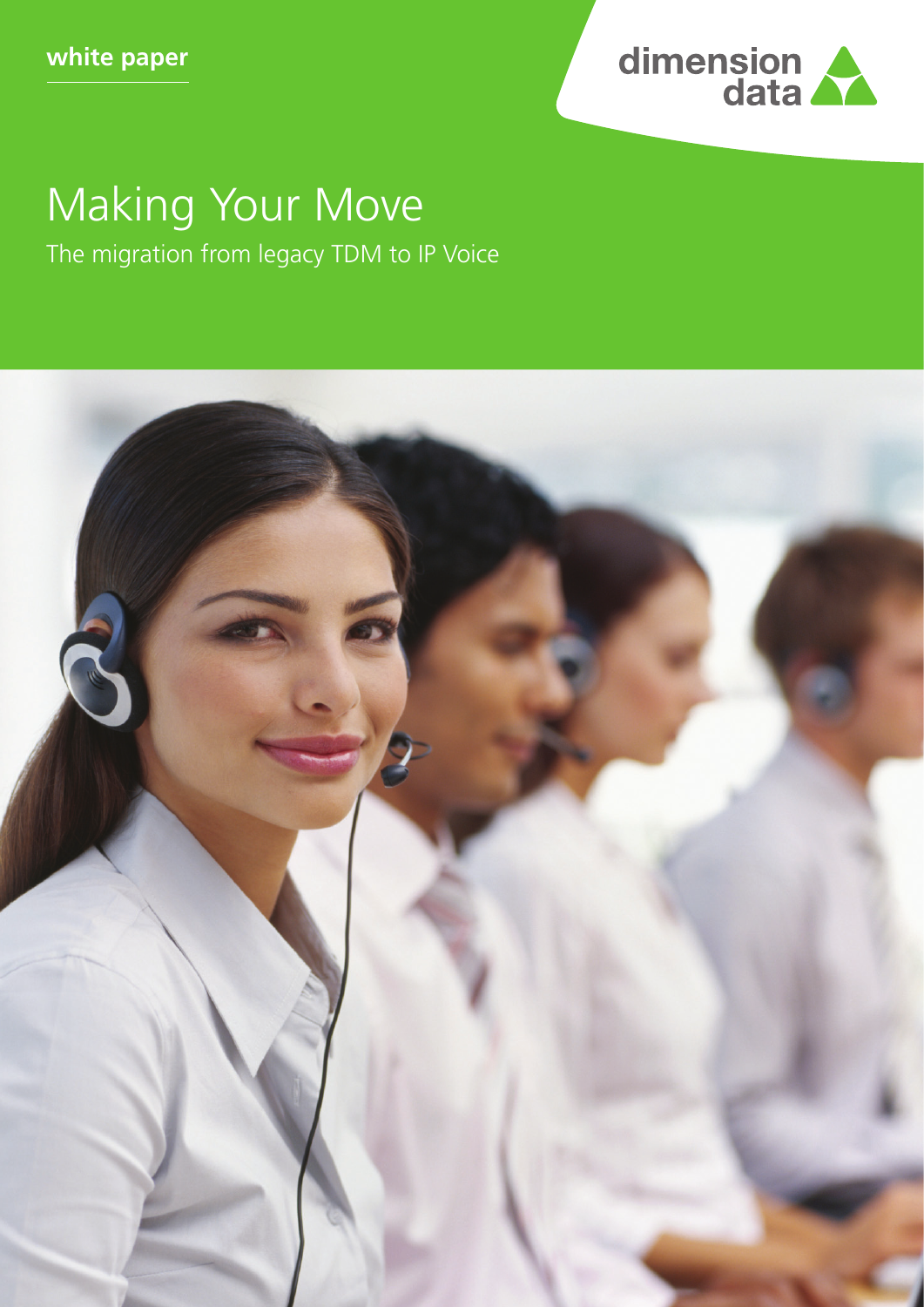# **Contents**

| The migration from legacy TDM to IP Voice                                     | 01 |
|-------------------------------------------------------------------------------|----|
| A Phased Approach to Migrating to Unified Communications<br>and Collaboration | 01 |
| Saving communication and collaboration costs                                  | 02 |
| Best Practices for Managing Communication Services                            | 02 |
| Addendum                                                                      | 04 |
| Convergence of Voice and Video                                                | 05 |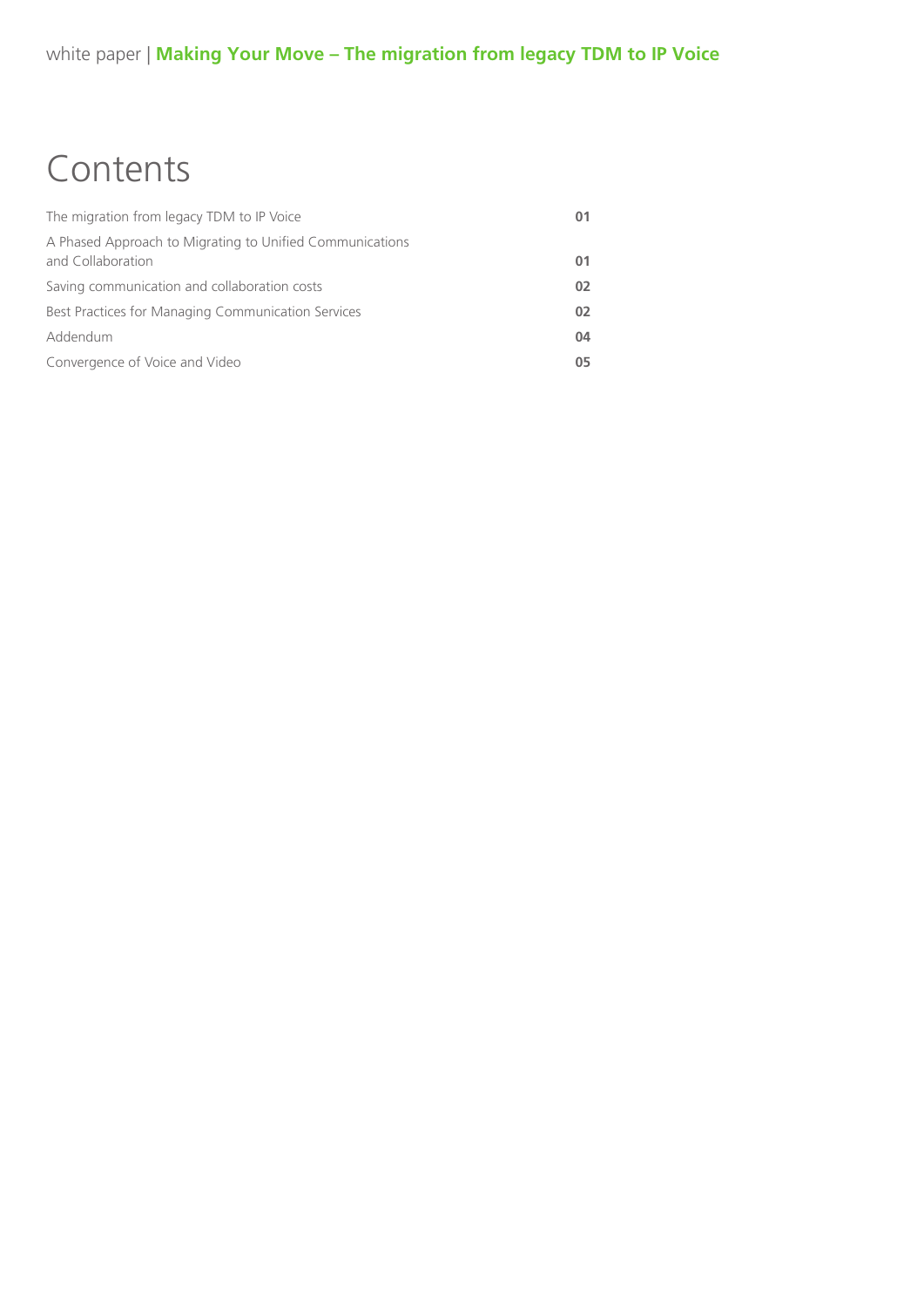Most organisations have already embarked on the migration from legacy voice systems to IP telecommunications environments. While some are at the planning stages of that journey, many others have begun their second migration – IP telephony to unified communications and collaboration. Advances in communication technology are constantly challenging today's IT leaders to provide up-to-date infrastructure that is reliable, secure and flexible and can support the requirements of their organisations – today and in the future. At the same time, customers, business partners and employees are demanding modern communication tools that keep them connected anywhere, anytime and on any device.

# The migration from legacy TDM to IP Voice

Unified Communications and Collaboration (UC&C) technologies meet these needs and provide the foundation to improve and innovate an organisation's communication capabilities in the future. In particular, businesses around the world are integrating IP telephony into their day-today operations and enjoying major results such as reduced costs and risk, improved mobility, increased efficiency and a higher level of internal and external connectivity. With industry analysts predicting that by 2012, companies will be paying at least 20% more for telephony than they do today, the opportunity to reduce telephony costs while enabling your employees to enjoy anytime, anywhere connectivity is a compelling proposition. For these reasons and more, leading industry analysts predict that the adoption of Voice over Internet Protocol (VoIP) will continue to increase significantly year-on-year, with a compound annual growth rate of 17.3% forecast until 2013.

The move from legacy voice systems to IP-based communication environments is a multi-year journey for most organisations, and one which has often been delayed or stalled by the global recession. The pace at which it is accomplished is driven by an organisation's IT priorities and business strategies and depends on several factors. Initially, an organisation must review the size and complexity of their existing voice infrastructure and data network and qualify and quantify where the hardware and software is in its product lifecycle. This visibility into existing infrastructure is critical as many traditional telecommunications systems will be nearing the end of their lifecycle and will be largely unable to support realtime collaborative traffic. When assessing whether to repair, replace or update, the majority of organisations see that the opportunities presented by UC&C are too great to be ignored.

Organisations that provide collaboration capabilities to their increasing mobile workforce and diverse geographic spread can realise organisational cost savings, productivity boons and competitive advantages. Furthermore, businesses are looking to attract and retain top talent, and in today's generation of tech savvy consumers, the organisations that promote a culture of modern, advanced technology capabilities may prove the deal-maker or breaker with these employees.

Other factors that need to be considered are the topology, capacity and quality of the Wide Area Network (WAN) and whether it supports centralisation, the maturity of the IT department in supporting a converged environment, and what strategic business transformation imperatives may be enhanced by integrating communications into business process.

# A Phased Approach to Migrating to Unified Communications and Collaboration

Whilst the pace of migration may differ from organisation to organisation, in general there are three phases in an organisation's transition from legacy voice to IP communications. The first box in **Figure 1** shows a typical distributed voice infrastructure characterised by a mix of TDM PBX and IP PBX and in many cases multiple vendors and voice mail platforms. These environments are characterised by a lack of centralised support and the disparate voice platforms are typically deployed with little regard for integration into the other systems.

The second phase shows a centralised IP telephony environment where the organisation has deployed voice and data architecture with the capability of handling call processing and messaging in a central site (typically a data centre or large office location) and consolidation or updating of the existing infrastructure. A combination of end points (TDM and IP) may remain at this stage but all support will now be centralised and most of the smaller locations will no longer require onsite management. Organisations will begin to see a lower operational cost at this point and enhanced features provided to the end users including mobility and unified messaging.

The third phase depicts an organisation that has integrated various forms of communications – voice, video and conferencing – with their business applications including active directory for Rich Presence status and CRM for communicating with customers, clients and business prospects. In an integrated architecture, organisations can take advantage of hybrid solutions like call control and messaging on premise in their data centre and web collaboration and conferencing hosted in a vendor's cloud. This approach provides the client with a variety of communications options and the best operational model available for each one (insource or outsource).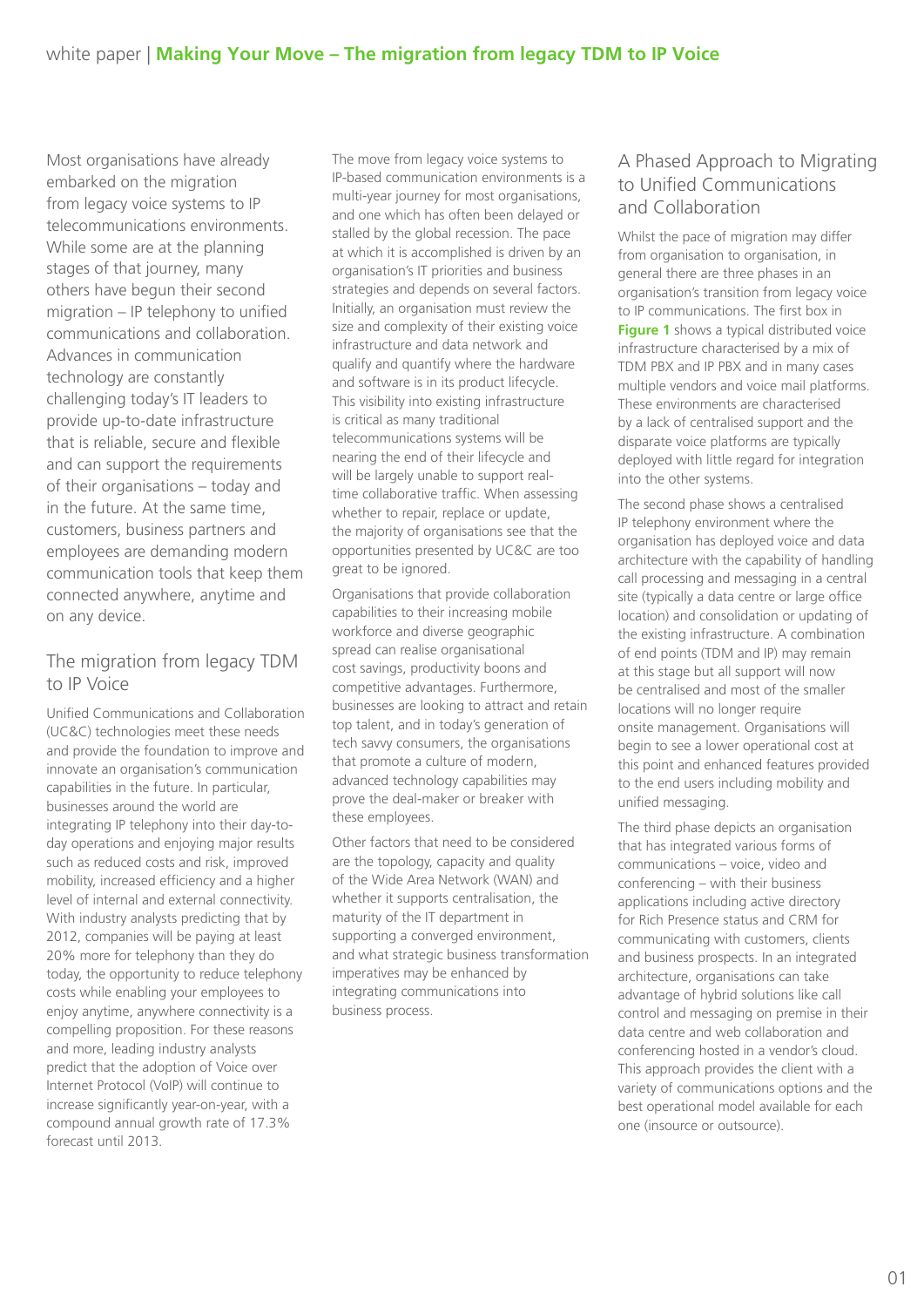

#### **Figure 1: Three Phases of Legacy Voice to IP Communications Migration**

[See Addendum for additional details on Distributed, Centralised and Integrated Environments]

# Saving communication and collaboration costs

A number of examples of technologyenabled cost saving have been mentioned. Commercial approaches are also valid and can achieve significant savings, often in the range of 20-30% of the overall telecommunications spend. They are often categorised under the banner of TEM (Telecommunications Expense Management) and there are various mechanisms involved. The first is evaluating current contracts and invoices (across all services – wired and wireless; data and voice) to determine: where rates are above benchmark for the geography and re-negotiating contracts to achieve short term savings; which mobile contracts are not on the optimal rate-plan; unwarranted charges (rates above contracted tariff, billing for services that had been cancelled), raising billing disputes and negotiating refunds; underutilised services and reducing associated contract value.

The second step is to evaluate usage by user, in order to identify abuse and take appropriate corrective action. The final mechanism is to improve service lifecycle management and implement TEM as an ongoing process to ensure that new services are optimally contracted for; unused services are cancelled and the billing terminated; the invoice validation and payments approval process is improved to avoid late payment penalties; and ensure above savings are consistently retained.

With all of the potential cost-savings approaches available, how does an organisation know which ones to choose? Which mechanisms will yield the best return on the investment made? What about alignment and support for current and future business needs?

# Best Practices for Managing Communication Services

Dimension Data recommends a three-phase approach to managing communication services: (1) Communications Infrastructure Baseline, (2) Communications Infrastructure Management and (3) Communications Infrastructure Migration.

The Baseline Phase should provide organisations with a strategic road map for managing their communication services and an inventory rationalisation of their communications infrastructure.

The Management Phase focuses on two key areas for organisations to better manage their telecommunications inventory: (1) Management of network, voice and visual communications environments. (2) Management of telecommunications expense, inventory and life cycle.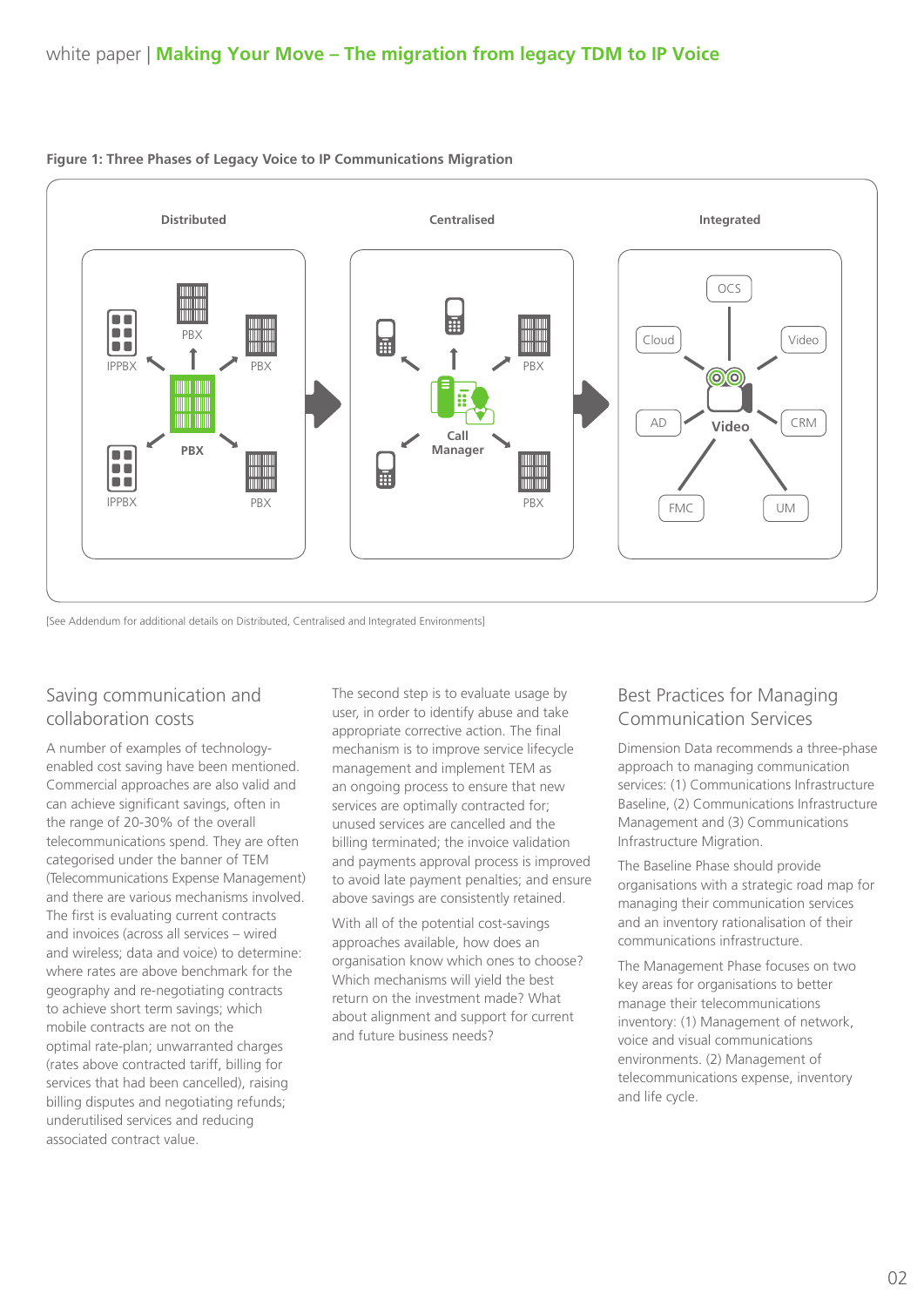#### **Figure 2 – Commercial benefits of UC&C**





The Migration Phase includes areas of how organisations can better optimise their telecommunications inventory: (1) Migration to Converged Communications; (2) Migration to SIP Trunks; (3) Strategic Sourcing.

The reality is that making an informed decision requires a good deal of clarity and visibility. On the business side, these should start with the organisational strategy, objectives and needs and then work down to details on the role of UC&C in achieving and supporting the strategy and objectives. Dimension Data recommends strategic and businessfocused assessments like their Unified Communications and Collaboration Development Model and 'How Do You Meet?'.

In summary, it's critical for organisations to take a strategic view of their communication services (IT and telecommunications infrastructure) and how they maintain the inventory and manage the costs. By developing a multiphase approach with proper visibility into current state inventory, organisations can migrate to a communication platform that supports unified communications and collaboration and ultimately improves delivery of communication services across the enterprise.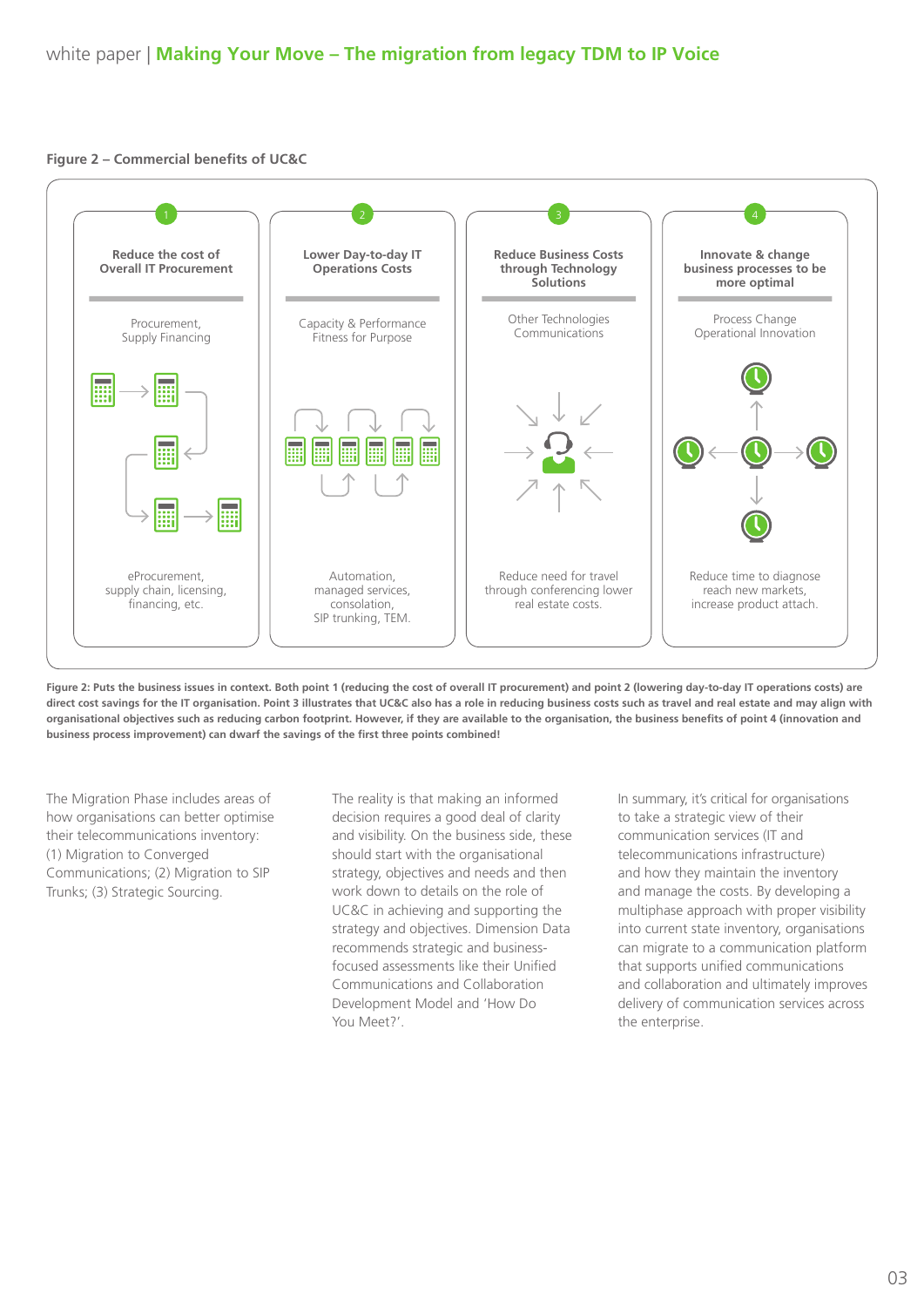## Addendum

### **Distributed TDM Voice**

Traditionally, voice deployments have been decentralised, with one or more PBXs (private branch exchanges) per site. The estate is normally multi-vendor, and will most probably consist of a mixture of technologies. In these cases, IP Telephony (IPT) is usually procured tactically and early deployments continue to follow the decentralised model, despite the fact that IPT and associate voice applications such as voice mail and conferencing allow for a different architecture.

The business implications of a decentralised model are that every site has to be separately managed and administered, causing operational headaches when it comes to new users, MACDs or software upgrades. While some technology-enabled cost optimisation may have been implemented – for example, PBX tie-ins or IP voice over WAN – it is typically inconsistent and only across a few sites. Simply put, this is an expensive, inflexible and inefficient model. Nevertheless, for organisations who feel that they are not in a position to accelerate their technology migration, the consolidation of maintenance contracts and outsourcing to lower the cost and increase the consistency of management are some of the practical cost saving and optimisation alternatives that they could consider.

### **Centralised IPT**

In this case, IPT separates the signalling and voice/media paths allowing for the centralisation of call processing (and other UC&C applications) with only phones, survivability applications and – if required – gateways at the sites. The move to a more centralised IPT environment allows for centralisation and simplification, and promises a host of management and operational advantages. From a scale perspective, fewer resources can manage the same amount of capacity, and because a single 'pool' suffices, any unused capacity can be spread across multiple sites or geographies.

Simpler administration is another key advantage; a single dial plan for the entire organisation allows for all new users and all MACDs to be performed on a single system (with scale allowing for higher degrees of automation), and there will obviously be fewer software upgrades to manage.

The advantages extend beyond operations and management. For end-users, extension mobility is available between sites, allowing them to log in as themselves from any phone in the organisation, increasing contactibility, saving on roaming costs and improving the accuracy of cost allocation. Sites with legacy PBXs, which need additional capacity, can be provisioned from the centralised system - the alternative would be to spend money adding capacity to a PBX with no architectural future or prematurely replacing the PBX. In terms of feature supplementation, sites with legacy PBXs which need additional features for specific user groups (such as road warriors, hotdeskers or teleworkers) can provision these users from a centralised system. This is infinitely preferable to leaving the users without the features they need to work optimally, or again, prematurely replacing the existing PBX.

Two recent technology developments from mainstream vendors greatly simplify achieving the advantages that a centralised IPT model offers. The first of these are session managers, which reduce the time and effort needed to consolidate diverse estates into a cogent infrastructure and session border controllers (SBCs) which can be used to solve multi-vendor signalling interworking incompatibilities. The second development is the virtualisation of realtime applications, which allows for more elastic growth of centralised hardware.

There are, of course, certain implications of centralisation and consolidation that should be given due consideration before migration. Perhaps most important is the fact that the system now becomes much more mission critical, with many more users relying on its performance and availability, and the consequences of failure much more widespread and weighty.

Consequently, on top of architecting for redundancy and resilience, attention must be paid to management processes, and in particular the incident-problem-changerelease cycle, which needs a high degree of attention and discipline.

## **Integrated UC&C**

The centralisation of call processing infrastructure and other applications is a necessary step to makes UC&C integration tractable. Integration is expensive, not only initially but also in terms of the ongoing costs; for example, every software upgrade of an individual application requires compatibility testing with a number of other applications. It's important, therefore, that the number of interfaces are minimised, which is patently not the case in the Distributed TDM phase

Why integrate then? Integration is essential to realise the full benefits of UC&C and allows the full benefits of productivity and communication-enabled business processes to be unlocked. There is, however, no single vendor that currently offers a true end-to-end UC&C solution and given that most organsiations have existing investments which they need to leverage, a best-of-breed approach will be with us for some time yet. Integration to directory applications, unified messaging and IM and presence are obvious candidates, although integration to CRM systems, fixed-mobile convergence applications and others should also be investigated as they offer the potential to drive transformation or tangible business benefits. This results in a potentially complex eco-system of integrated applications. It's not just mission critical, it's specific to the organisation, making the discipline and maturity of management even more important than in the Centralised IPT phase.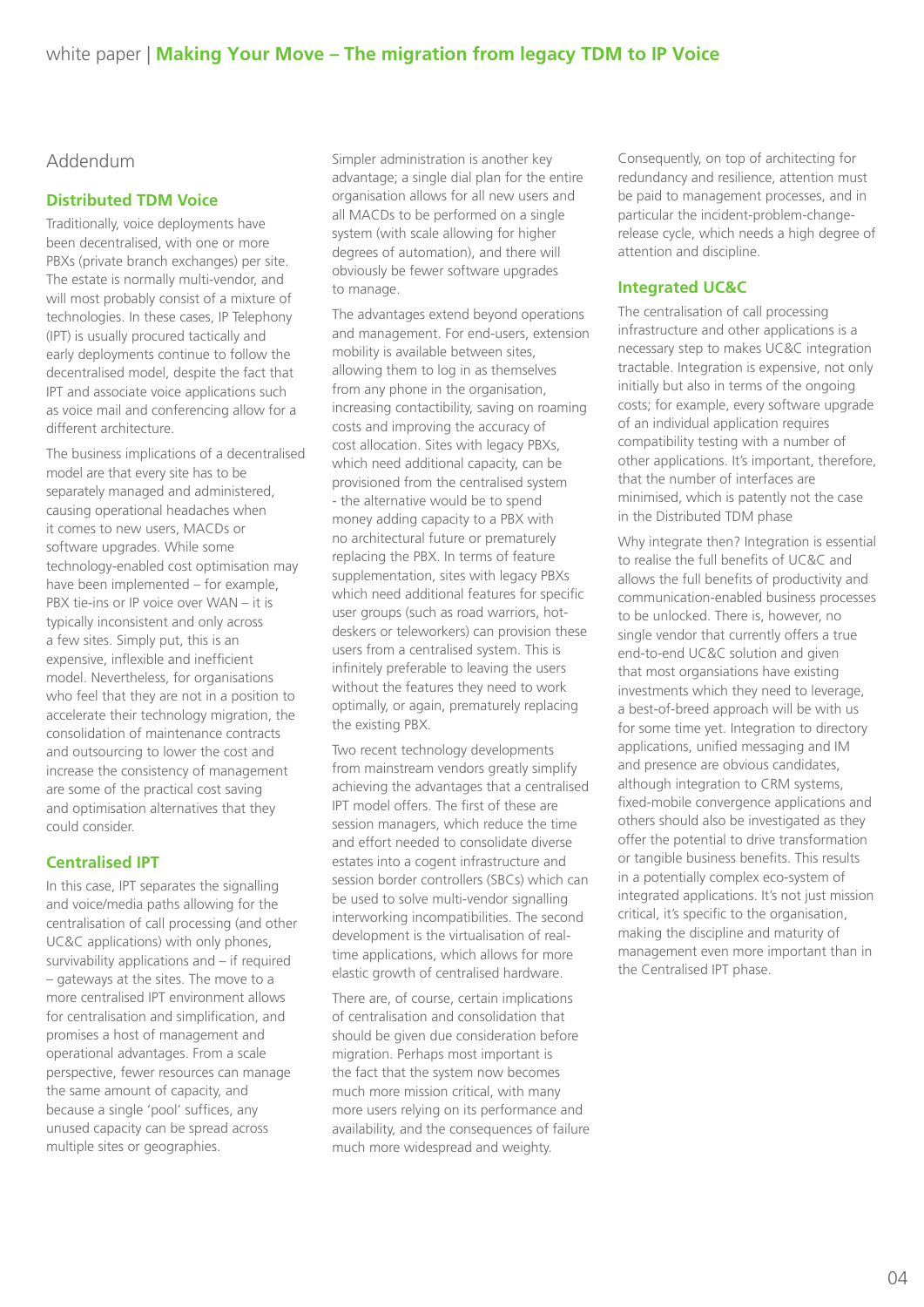# white paper | **Making Your Move – The migration from legacy TDM to IP Voice**

Another crucial component of integrated UC&C is resiliency; not only is the infrastructure more resilient in this model but the business is more flexible and ready to respond to natural disasters, pandemics or catastrophes. For example, when a widespread blackout hit the United States in the Northeast a few years ago, those companies that had an integrated UC&C strategy were able to maintain their business by rolling mission critical contact centres to areas of the country that weren't affected by the power outage or using virtual agents in their homes.

Finally, true IT Governance is possible with an integrated UC&C platform. In this model, IT and business units cannot make their own decisions about technology as these are interwoven in this collaboration architecture. Most importantly there is clear accountability and less finger pointing for the individual components of the architecture.

#### **Figure 3: Convergence of Voice and Video**



The other point to note in the image above is that consumption models will change and organisations will have more flexibility in terms of how they buy. Today's predominant model of capital expenditure on infrastructure will be supplemented with utility pricing models, delivery out of a public cloud and hybrid scenarios.

## Convergence of Voice and Video

For organisations who wish to remain agile and competitive, it's clear that the move to a centralised, consolidated, simplified and virtualised UC&C infrastructure is inevitable. From a purchasing perspective however, many organisations treat voice and video as silos, despite the fact that there is a significant overlap between the two technologies. They both require call processing, directories, management and real-time network capabilities, and the question begs therefore, why duplicate the effort and expense of doing this by treating them as silos? Why have a conference phone and video conferencing unit - which has excellent voice capabilities - in the same meeting room? Why keep two directories updated? Why invest in two sets of management tools or in two managed services providers? Why have the complexities of upgrading (or patching) two sets of call processing infrastructure? Why partition voice and video separately on the network with two call admission control regimes (and the potential of unused capacity on the one and congestion on the other)? Technically, the move to SIP as the preferred video protocol means that very soon it will no longer be necessary to do so.

From a vendor perspective, the boundary between voice and video is increasingly opaque; for example, the modern high-end phones come video-enabled and most smartphone vendors and carriers have video capabilities, or at least will in the near future. The consolidation of voice and video applications into a converged infrastructure is as inevitable as the centralisation, consolidation, simplification and virtualisation of voice infrastructure.